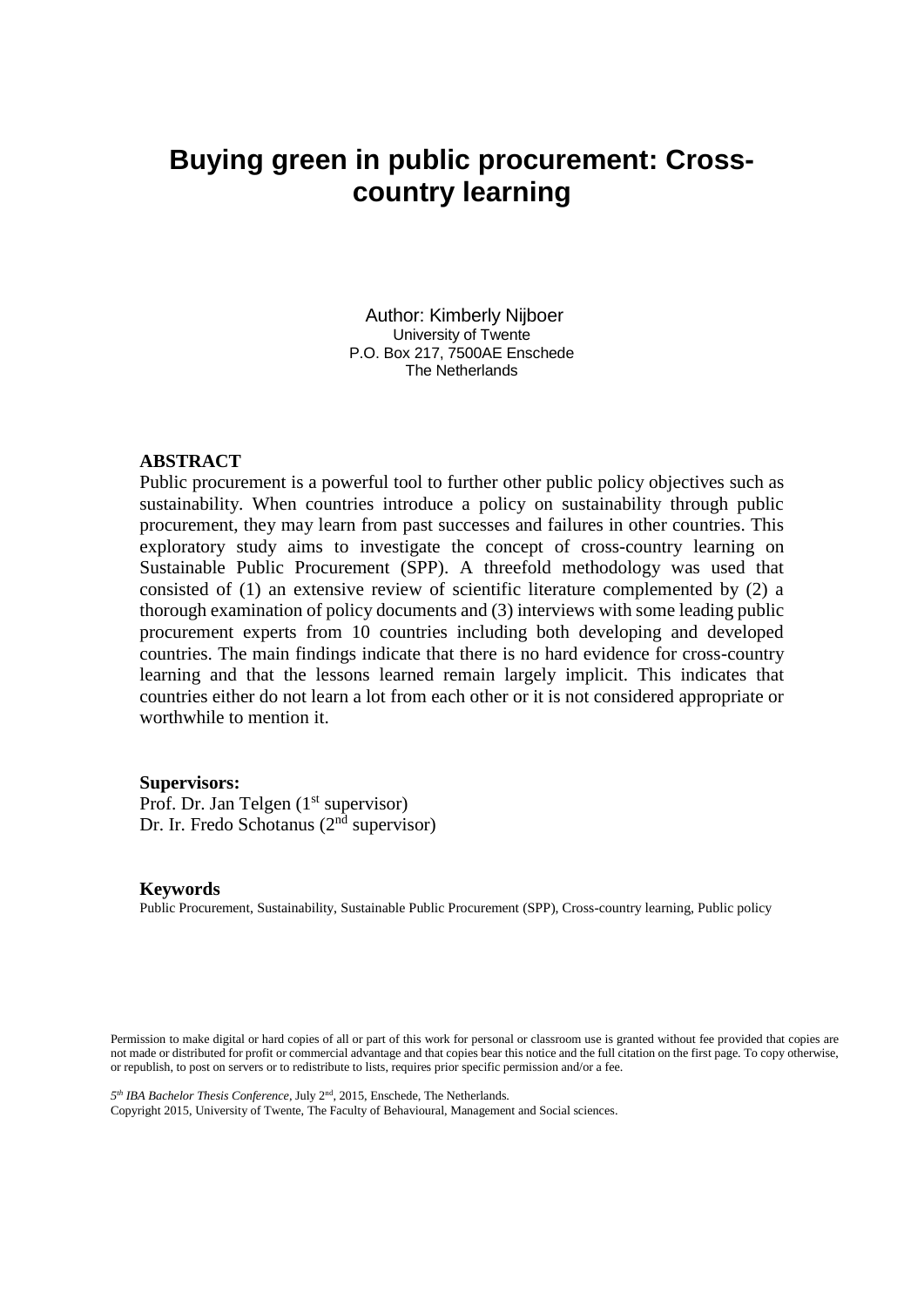#### **1. INTRODUCTION**

The role that public procurement plays in governmental policy is important, as it is commonly seen as a way to achieve policy goals. According to a report released by the International Research Study of Public Procurement (Knight, Caldwell, Harland & Telgen, 2003), public procurement is no longer solely related to a means of saving money since it is increasingly associated with being a lever of social reform. Moreover, the treaty of Lisbon has addressed the need of incorporating the social and environmental aspects of public procurement (European Parliament, 2010). An example of such a policy goal is sustainability, which may lead to value creation for society. Nowadays, sustainability seems to be a well-established and a widely accepted policy goal in public procurement.

If policy goals for sustainability have been implemented in public procurement, the ways of implementing these policy goals vary per country. Furthermore, not all countries implemented their variant at the same time. This means that there is ample opportunity for cross-country learning: a country can learn from the experiences of other countries (both good and bad experiences). Here, this concept of cross-country learning is investigated by means of two research questions:

- To what extent does cross-country learning exist?
- What are the lessons learned from one country to another?

A research framework was set up in cooperation with a fellow student to address the above-mentioned research questions from two angles in parallel: sustainability and innovation. This study is restricted to public procurement policies on sustainability and to cross-country learning.

Theory and practice were combined in this study, which consists of a threefold methodology: (1) an extensive review of scientific literature complemented by (2) a thorough examination of policy documents and (3) interviews with some leading public procurement experts.

This study is structured as follows. First, sustainability is analysed in the context of public procurement. Next, the threefold methodology of the study is discussed in depth. Then, we present the results of each of the three parts of the study. We conclude with a discussion on the outcomes of the study for the two research questions.

# **2. PUBLIC PROCUREMENT POLICIES ON SUSTAINABILITY: WHY DO THEY MATTER?**

This section will outline the relevance of public procurement policies on sustainability.

## **2.1 Sustainability in public procurement: A conceptualisation**

For the purpose of this study, it is important to define the key concept of sustainability in public procurement. There seems to be a lack of clarity about the definition and scope of this concept. In general, public procurement can be seen as a form of public spending for works, goods, and services. Sustainable Public Procurement (SPP), in its broadest sense, can be seen as a form of public spending that takes into account the economic, social, and environmental aspects of procurement (ICLEI, 2007; Sustainable Procurement Task Force, 2006; United Nations, 2008). Special attention in this study is given to the environmental aspect under the umbrella of SPP. It seems that

 $\overline{a}$ 

this environmental aspect deserves the most attention in public procurement policies on sustainability, especially in Europe, where most member states either have a Green Public Procurement (GPP) or SPP National Action Plan (NAP) in place (European Commission, 2011).

#### **2.2 The wider impact of SPP**

The magnitude of the annual budgets spent by governments on public procurement is one of the most cited reasons why it is important to engage in SPP (Sustainable Procurement Task Force, 2006; ICLEI, 2007; United Nations, 2008; European Commission, 2011; UNEP, 2013). In Europe, it was estimated that almost  $\epsilon$ 2 trillion is spent on public procurement on an annual basis (European Commission, 2011). On a national level, one could look at the Dutch government, which spends around €60 billion per year on the procurement of goods, services, and works. <sup>1</sup> This market power can be used to achieve financial, social, and environmental outcomes directly by the national government, but also to stimulate the entire marketplace to consume and produce more sustainably (ICLEI, 2007)

## **2.3 A way forward: Benefits of SPP**

Public procurement policies on sustainability can be beneficial for multiple parties, namely for the national government itself as well as for its suppliers and for the society in a broader sense. However, the focus of this study is on national governments. SPP can result in cost effectiveness, especially when the whole-life span costs are taken into account (ICLEI, 2007; United Nations, 2008). Next to these economic advantages in the form of cost savings, SPP can result in a contribution towards environmental and social goals (Sustainable Procurement Task Force, 2006; ICLEI, 2007; United Nations, 2008). SPP may also stimulate innovation (ICLEI, 2007; European Commission, 2011), and it may help national governments to improve their public images (ICLEI, 2007). These benefits could trigger national governments to 'lead by example'.

#### **2.4 Barriers: Without struggle, there is no progress**

Nevertheless, national governments should also consider a number of barriers when implementing public procurement policies on sustainability. Some of these barriers seem to be unique, whereas others are more universal. Risk aversion, limited knowledge, and capabilities all play a role (Sustainable Procurement Task Force, 2006; UNEP, 2013). Besides, SPP is still perceived to be more costly. However, it was mentioned in a report by the Sustainable Procurement Task Force (2006) that SPP does not necessarily need to cost more, since it may improve the procurement process by cutting out waste and through innovative solutions. Lastly, the lack of political commitment and technical capacity of governments to implement public procurement policies on sustainability is seen as another barrier (United Nations, 2008).

#### **2.5 Drivers: How to jump hurdles**

In order to overcome these barriers, the following drivers have been identified. First of all, national governments need to set clear priorities on sustainability. Awareness should be raised at an early stage, which requires leadership and commitment (United Nations, 2008). The 'purchasing price only' mindset needs to be changed and national governments should focus on the full life-span cost, rather than focusing only on the purchasing price, when they design public procurement policies on sustainability (ICLEI, 2007). Moreover, information and training on SPP should be provided. Networking and monitoring activities are both important as well to ensure that national

<sup>1</sup> Se[e https://www.pianoo.nl/about-pianoo](https://www.pianoo.nl/about-pianoo)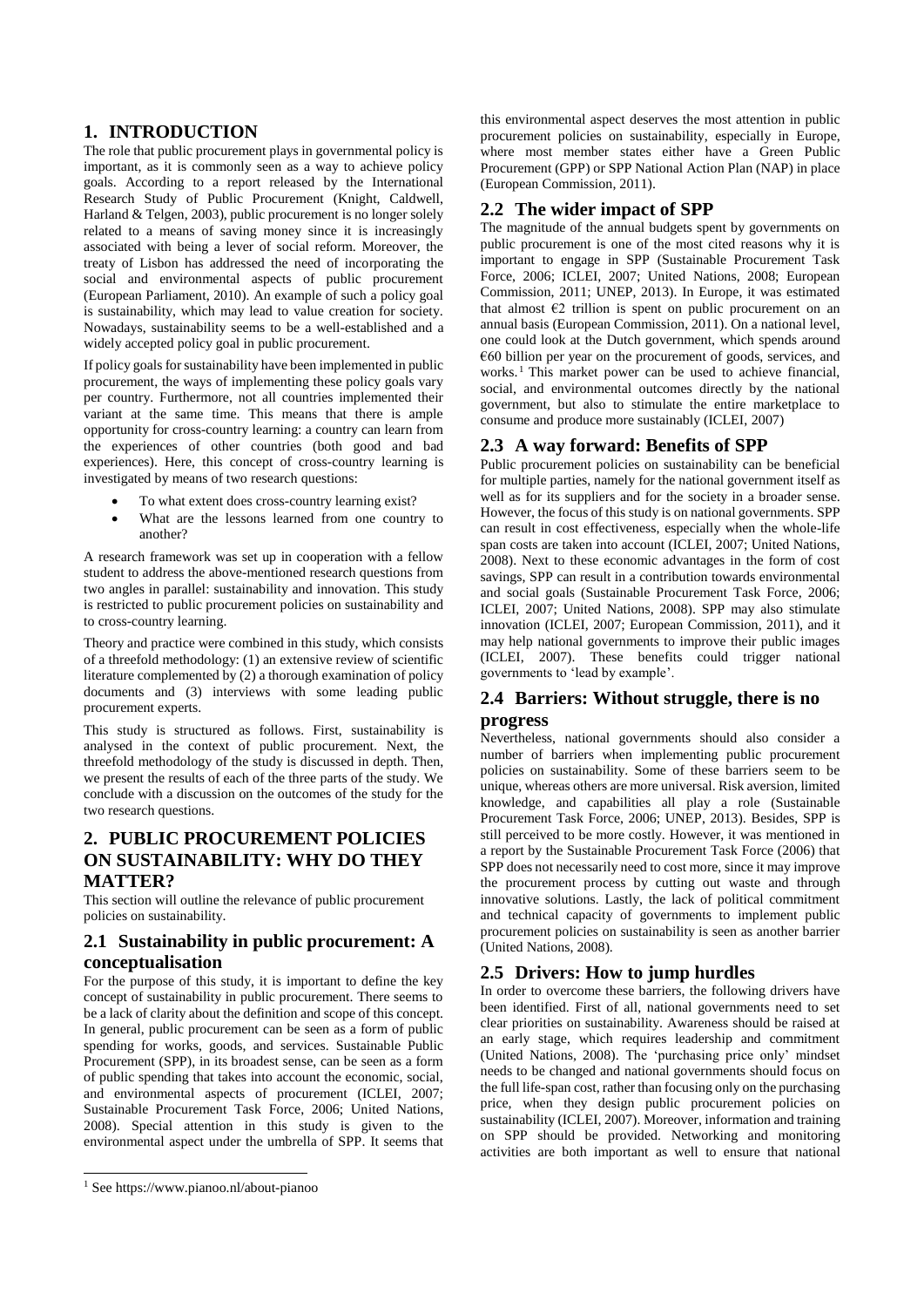governments reach their SPP policy goals (European Commission, 2011).

Having outlined the relevance of public procurement policies on sustainability, the next section will focus on the threefold methodology of this study.

#### **3. METHODOLOGY**

The purpose of this study is to analyse to what extent crosscountry learning exists and to indicate whether there are lessons learned from one country to another. The methodology of this study is threefold and consists of: (1) an extensive review of scientific literature complemented by (2) a thorough examination of policy documents and (3) interviews with some leading public procurement experts. According to Grix (2004), the triangulation of three different methods helps scholars to minimise bias in the findings and to shed more light on the topic from different angles. Therefore, a threefold methodology was chosen, as scientific literature alone does not provide all information that can be found in policy documents and vice versa. Besides, information that cannot be found in policy documents could be gathered by conducting interviews. Thus, interviews with some leading procurement experts are another way to gain complementary insights in order to combine theory and practice. The threefold methodology will be explained in this section.

#### **3.1 Scientific literature**

Our first part of the methodology consists of an extensive review of the scientific literature. The subject of this literature review is *public procurement policies* on *sustainability*. In order to initiate an effective search strategy, we will use the 12-step framework of Kable, Pich, and Maslin-Prothero (2012). This framework provides us with a structured approach for searching peerreviewed articles, because it is described in twelve clear steps which make this method convenient to use. The twelve steps are the following:

- 1. Provide a purpose statement
- 2. Document the databases or search engines used in your search strategy
- 3. Specify the limits applied
- 4. List the inclusion criteria and exclusion criteria
- 5. List the search terms used
- 6. Document the search process
- 7. Assess retrieved articles for relevance
- 8. Document a summary table of included articles
- 9. Provide a statement specifying the number of retrieved articles
- 10. Conduct quality appraisal of retrieved literature
- 11. Critically review the literature
- 12. Check the reference list for accuracy

#### *3.1.1 Provide a purpose statement*

The purpose of this study was formulated in cooperation with our first supervisor Prof. Dr. Jan Telgen. His research mainly focuses on how public procurement methods can be used efficiently to achieve policy goals effectively.<sup>2</sup> Therefore, the topic of crosscountry learning in public procurement policies on sustainability suits his research agenda. The purpose was formulated to find out to what extent cross-country learning exists and to indicate whether there are lessons learned from one country to another.

#### *3.1.2 Document the databases or search engines used in your search strategy*

Scopus will be used to identify currently existing scientific literature. We chose for Scopus, because it is the largest database of peer-reviewed literature.<sup>3</sup> Moreover, Scopus has twice as many titles and over 30% more publishers listed than any other database, such as ScienceDirect.<sup>4</sup>

#### *3.1.3 Specify the limits applied*

Our search strategy focuses on peer-reviewed articles about public procurement on sustainability that are published in journals. Peer-reviewed articles serve as a sound indicator of quality since feedback is provided by a selected group of professionals in order to improve the article (Solomon, 2007). Additionally, we only selected peer-reviewed articles that were available in English. Besides, the focus is on peer-reviewed articles that were published since the 1990s, because this is when sustainability has become a relevant public procurement policy issue in most countries (UNEP, 2013). Finally, there are four broad subject clusters in Scopus from which we selected the cluster Social Science & Humanities, which includes studies on public administration, sustainability, and public procurement.

#### *3.1.4 List the inclusion criteria and exclusion criteria*

The inclusion criteria of this study are peer-reviewed articles that focus on public procurement policies on sustainability, which are published in journals. Next to this, both single- and multi-country studies are included. On the one hand, multi-country studies refer to those articles that compare two or more countries. These are especially valuable for this study, because of the multi-country perspective that is taken. On the other hand, single-country studies can also be valuable, as those studies can be used to illustrate what countries could learn from each other. In both cases, it is important to take into account the country differences in procurement systems, which can lead to unique circumstances under which public policies on sustainability are implemented.

The exclusion criteria of this study are peer-reviewed articles that are not available in English and/or do not focus on public procurement policies on sustainability at the country level. For example, peer-reviewed articles published that investigate the concept of sustainable procurement in the private sector or at the local government level will be excluded. Another example is eprocurement which is a policy theme that is outside the scope of this study and will, therefore, not be considered.

#### *3.1.5 List the search terms used*

It was observed that a wide variety of search terms is used in the field of public procurement on sustainability. Therefore, combinations of search terms will be used to cover a broader range of peer-reviewed articles. In particular, 4 categories can be distinguished, which are shown in Table 1. The categories show that the focus is on SPP policies, whereby *government* is used as a variant of *public,* and *sustainable* as an adjective of *sustainability*. Besides that, this study focuses on the *environmental* or *green* aspect of sustainability.

1

<sup>2</sup> See http://www.utwente.nl/bms/tms/staff/telgen/

<sup>3</sup> See http://www.elsevier.com/solutions/scopus

<sup>4</sup> See<http://www.elsevier.com/solutions/scopus/content>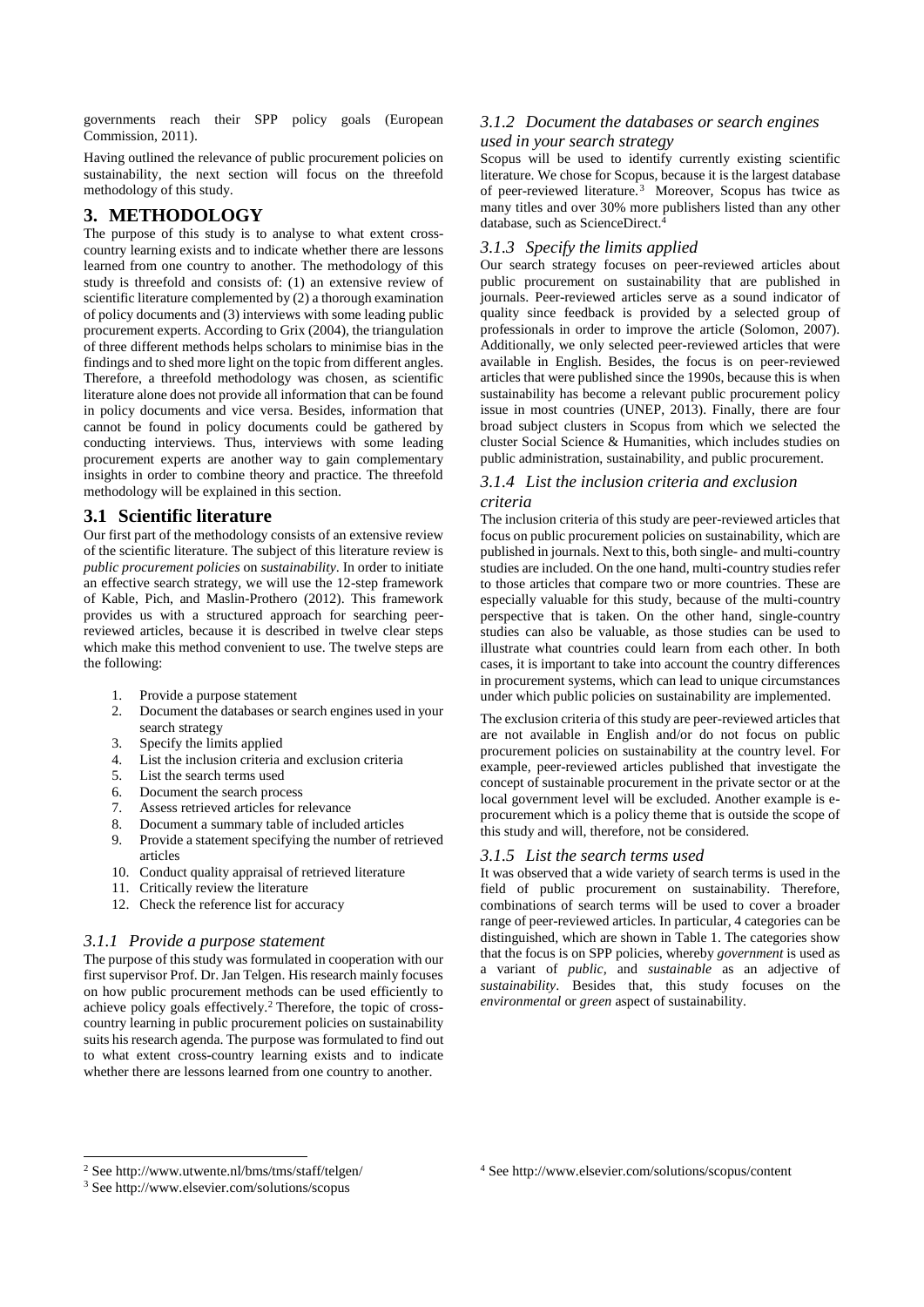|       |  |  |  | Table 1. Overview of the different categories of search |  |
|-------|--|--|--|---------------------------------------------------------|--|
| ferme |  |  |  |                                                         |  |

| <u>un no</u> |             |        |                                             |  |  |
|--------------|-------------|--------|---------------------------------------------|--|--|
| Public       | Procurement | Policy | Sustainability                              |  |  |
| - Government |             |        | - Sustainable<br>- Environmental<br>- Green |  |  |

#### *3.1.6 Document the search process*

On the 19<sup>th</sup> of June 2015, we initiated our search process in Scopus, which is documented in Appendix 1A. The first step describes the process of searching for peer-reviewed articles on public procurement policy based on the Article Title, Abstract, and Keywords which were published in the field of Social Science & Humanities since 1990. Although a disadvantage of keyword searching is the increased likelihood of getting more irrelevant articles**<sup>5</sup>** , we did not want to take the risk of omitting potentially relevant peer-reviewed articles. Therefore, we decided not to exclude any major or minor subject areas. This step resulted in 804 results, which were then narrowed down in the second step. We searched within the results for peer-reviewed articles directed at public procurement policy on sustainability. In total, 230 results were found. However, not all peer-reviewed articles were published in journals or were available in English. After applying these filters, there were 220 peer-reviewed articles left for sustainability, which were used to assess the relevance.

#### *3.1.7 Assess retrieved articles for relevance*

First of all, we assessed the peer-reviewed articles independently from each other by reading the title and abstract using the inclusion criteria and exclusion criteria. In case of any doubt, both of us skimmed independently through the peer-reviewed articles to decide whether the peer-reviewed article was relevant or not. The process of judging the peer-reviewed articles independently from each other increases the validity of our research. As a second step, we compared the short lists of relevant peer-reviewed articles that were made independently. In case there were any differences, we discussed this in order to come to an agreement on the initial selection of peer-reviewed articles. Afterwards, the notion of back referencing was also taken into account to discover more potentially relevant peerreviewed articles. In addition, an author search was carried out for the authors who appeared more than once in our overview of peer-reviewed articles. We looked at the publications of these authors in ResearchGate. Only peer-reviewed articles were taken into account and the same inclusion criteria and exclusion criteria applied for both back referencing and the author search. We went through the same approach of making a short list independently from each other and we compared these short lists.

#### *3.1.8 Document a summary table of included articles*

Appendix 1B gives an overview of the peer-reviewed articles that were found, which met the inclusion criteria. Articles that were found by means of back referencing are indicated with a '\*'.

#### *3.1.9 Provide a statement specifying the number of retrieved articles*

In total, six peer-reviewed articles were found in Scopus. In addition, three articles were found by means of back referencing. This high number of peer-reviewed articles that were found by means of back referencing can be explained by the fact that two articles are published in a journal that is indexed as environmental science, which belongs to the subject cluster of

 $\overline{a}$ 

Physical Sciences in Scopus.The article of Walker and Brammer (2009) could not be found during the initial search process, because the query requires the inclusion of the word 'policy'. However, this article does focus on SPP in the UK public sector and might, therefore, be relevant for our study. Moreover, the author search in ResearchGate did not result in a discovery of more peer-reviewed articles, because the inclusion criteria and exclusion criteria were not met. The authors who appeared more than once in our overview of peer-reviewed articles are Walker and Brammer. They seem to be active researchers in the field of public procurement on sustainability. However, the majority of these studies do not focus on the public sector at the country level, except for the articles that were already included.

#### *3.1.10 Conduct quality appraisal of retrieved literature*

Only peer-reviewed articles published in journals were taken into account. Therefore, there was no quality appraisal conducted.

#### *3.1.11 Critically review the literature*

All selected peer-reviewed articles were examined thoroughly and special attention was paid to analyse to what extent crosscountry learning exists and to indicate whether there are lessons learned from one country to another. If there were any indicators in these peer-reviewed articles that cross-country learning exists, we expected those indicators to be explicitly or implicitly stated in the peer-reviewed articles.

#### *3.1.12 Check the reference list for accuracy* The reference list is up-to-date and critically appraised.

#### **3.2 Policy documents**

The second part of the methodology consists of a thorough examination of policy documents from a variety of countries. These countries were selected based on the sample composition for the interviews, which is explained in section 3.3. We thoroughly examined the policy documents in parallel to conducting the interviews. Through this, knowledge acquired on public procurement policies on sustainability from the interviewees could be used as a supplement for our policy document search and vice versa. Appendix 2A gives an overview of the countries whose public procurement policies on sustainability were analysed. We looked at national government websites, as national governments are the responsible regulators for public procurement. Only national government websites that are available in English were examined. We made a distinction between public procurement rules and regulations, which are mandatory, and policy initiatives such as programs and guidelines, which are voluntary. National procurement associations are expected to provide information, to introduce or to discuss these official policy documents. Therefore, as a double-check, the websites of these associations were also analysed. When a specific public procurement policy on sustainability was identified, we searched for information on the formation of this policy with regard to cross-country learning. The search terms that were used during the search process in Scopus were also applied to find policy documents. We started the policy document search at the end of May 2015 and this search process lasted till mid-June 2015. This process was executed by each other independently in order to reduce the chance of overlooking relevant policy documents. The policy document results that were found are listed in Appendix 2B. Within these policy documents, we searched on words such as *learn, inspire, copy,* and *adopt.* In case no policy document results for a country were found, or if these policy documents

<sup>5</sup> Se[e http://library.sage.edu/instruction/dbasesearch.pdf](http://library.sage.edu/instruction/dbasesearch.pdf)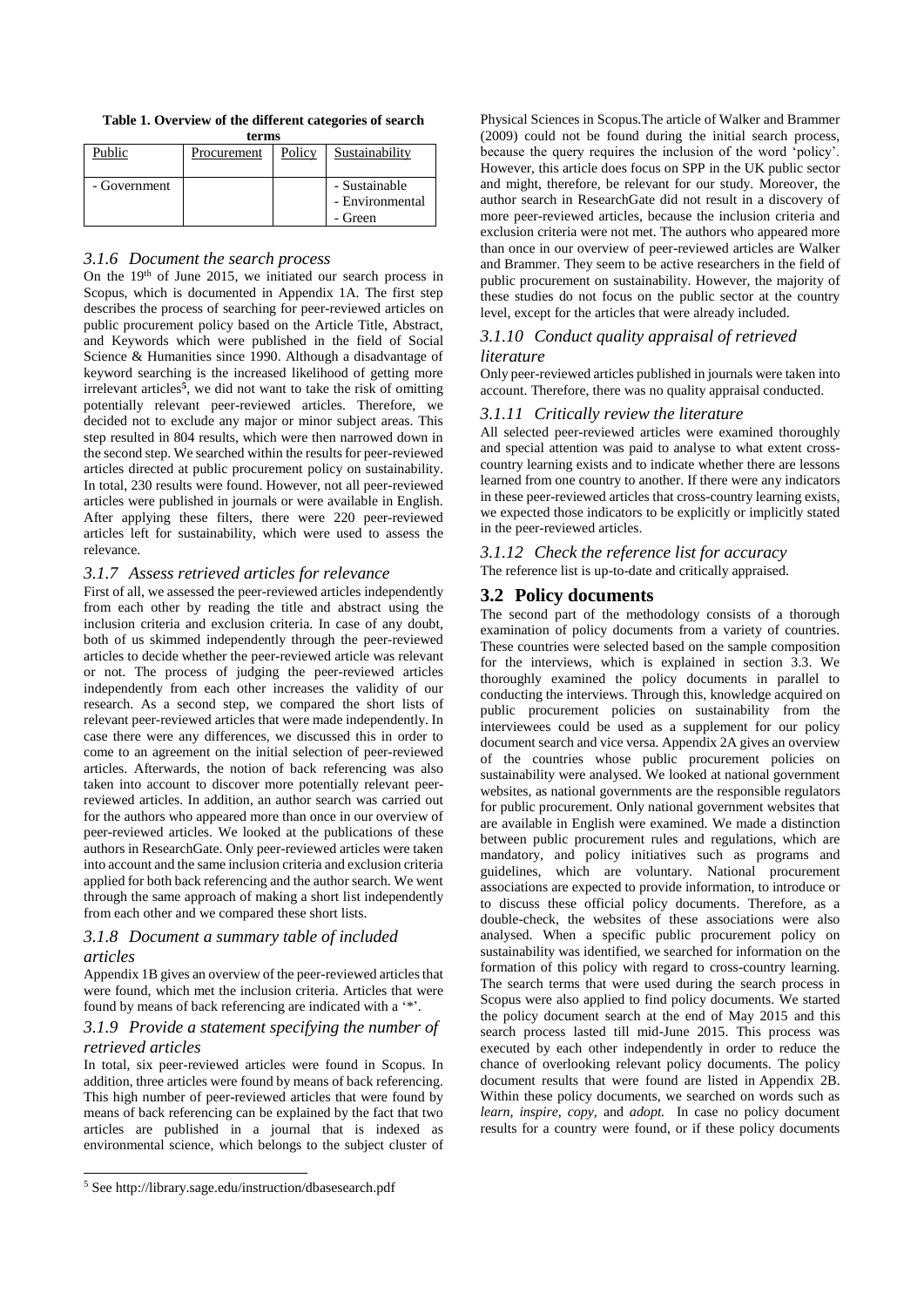were not accessible due to language difficulties, it was indicated with an 'X'.

#### *3.2.1 Policy analysis method*

Public procurement is a relatively new field of research and the study of public procurement policy is still in its infancy. Nevertheless, the "open systems" model can be used to analyse public procurement policies (Snider & Rendon, 2008). Our policy analysis method was inspired by this model, but some adaptations were made to make the model more suitable for the concept of cross-country learning in public procurement. Our model consists of the following components: *national policy influences, inputs, policies developed & applied, effects of the policy,* and *diffusion*. All these elements are subject to changes in the environment. The metaphor of the Iceberg was used to make a distinction between elements that are '*above the surface'* and elements that are *'below the surface'*, which is illustrated in Figure 1. The elements 'national policy influences', 'inputs', 'policies developed & applied', and 'effects of the policy' were seen as explicit in this model and were, therefore, indicated as 'above the surface'. Moreover, the element 'diffusion' was viewed as implicit and was, therefore, marked as 'below the surface'. We perceive cross-country learning to take place at the 'diffusion' stage. The process starts with the 'inputs' that may evolve from 'national policy influences', such as national government objectives, vision, and political views. Besides, there may also be some input from the 'diffusion' stage. Other countries could already have implemented policies and gained experiences. However, it is not clear how, and if, these lessons learned were transferred from one country to another. The inputs could be converted into new policies that can be developed and applied, which may lead to certain effects of these policies. In turn, these effects can be used as learning opportunities. Nevertheless, it remains unclear how this process unfolds due to the implicitness of cross-country learning. Therefore, the policy documents were examined in order to trace back if the policy documents were formulated in response to national policy influences and/or cross-country learning, which is the main focus of this study.



 **Figure 1. Policy analysis method**

#### **3.3 Interviews**

The third part of the methodology consists of interviews with public procurement experts from different countries. According to Grix (2004), interviewing is a popular method, but it should not be used in isolation. Therefore, we ran the process of conducting interviews in parallel to examining the policy documents in order to complement our overall findings. We chose for semi-structured interviews. An advantage of semistructured interviews is that they allow for a certain degree of freedom (Grix, 2004). Both predefined questions and questions that we formulated ad hoc were posed. This made it possible for us to ask for further explanations, if needed, to gain more indepth information. All interviews were conducted via Skype, due to the geographic spread of the interviewees.

#### *3.3.1 Pre-interview*

We formulated a set of questions that started broad and gradually narrowed down in order to prevent the interviewees from feeling lost during the interview and to avoid putting words into the interviewees' mouths. The interview transcript that we used can be found in Appendix 3A. After our first supervisor Prof. Dr. Jan Telgen approved our set of questions, we purposefully selected our sample. The method that was used for sampling is called convenience sampling, which is a form of non-probability sampling that is useful for exploratory research (Adler & Clark; 2015). They state that a convenience sample can be seen as a group of people that are readily accessible. In this study, a list of confidential contact information from some public procurement experts was provided to us by our first supervisor Prof. Dr. Jan Telgen. Nevertheless, we took into account that it is important to overcome bias towards a certain subgroup of interviewees within the sample as stated by Ghauri and Grønhaug (2010). Therefore, public procurement experts from both developing and developed countries were included. Furthermore, the requirement of sufficient knowledge of either English or Dutch was another sampling condition.

An e-mail was sent to a number of public procurement experts, which stated the purpose of our study, the estimated duration of the interview, and that we wanted to get in touch with them as soon as possible. In total, we contacted 25 public procurement experts of whom ten were willing to take part in the interview. Table 2 provides more information about the sample composition with regard to each interviewee's function and the country in which each interviewee is situated. The information is ordered randomly. We decided not to mention any names, because of confidentiality issues. After arranging a day and time, we prepared for the interview by making an interview planning which is important since time should be scheduled properly (Grix, 2004; Ghauri & Grønhaug, 2010). Therefore, we made sure that enough time was scheduled for the interviews. The interviews were all conducted in the first two weeks of June 2015.

**Table 2. Sample composition**

| Country         | <b>Function</b>                          |  |  |  |
|-----------------|------------------------------------------|--|--|--|
| Bhutan          | Regional director at Office of Small and |  |  |  |
|                 | <b>Medium Enterprises</b>                |  |  |  |
| Canada          | President of<br>Public<br>Procurement    |  |  |  |
|                 | Association                              |  |  |  |
| Ethiopia        | Country coordinator for CIPS             |  |  |  |
| Germany         | Head of Research at Central Purchasing   |  |  |  |
|                 | Body                                     |  |  |  |
| Italy           | Lecturer on Public Procurement           |  |  |  |
| The Netherlands | Professor of Materials Management        |  |  |  |
| Portugal        | Director of Public Procurement Expertise |  |  |  |
|                 | Centre                                   |  |  |  |
| Sweden          | Former Dean at the Faculty of Computing  |  |  |  |
|                 | and Management Science                   |  |  |  |
| Uganda          | Senior Procurement Manager               |  |  |  |
| The United      | Chief Procurement Officer                |  |  |  |
| States (US)     |                                          |  |  |  |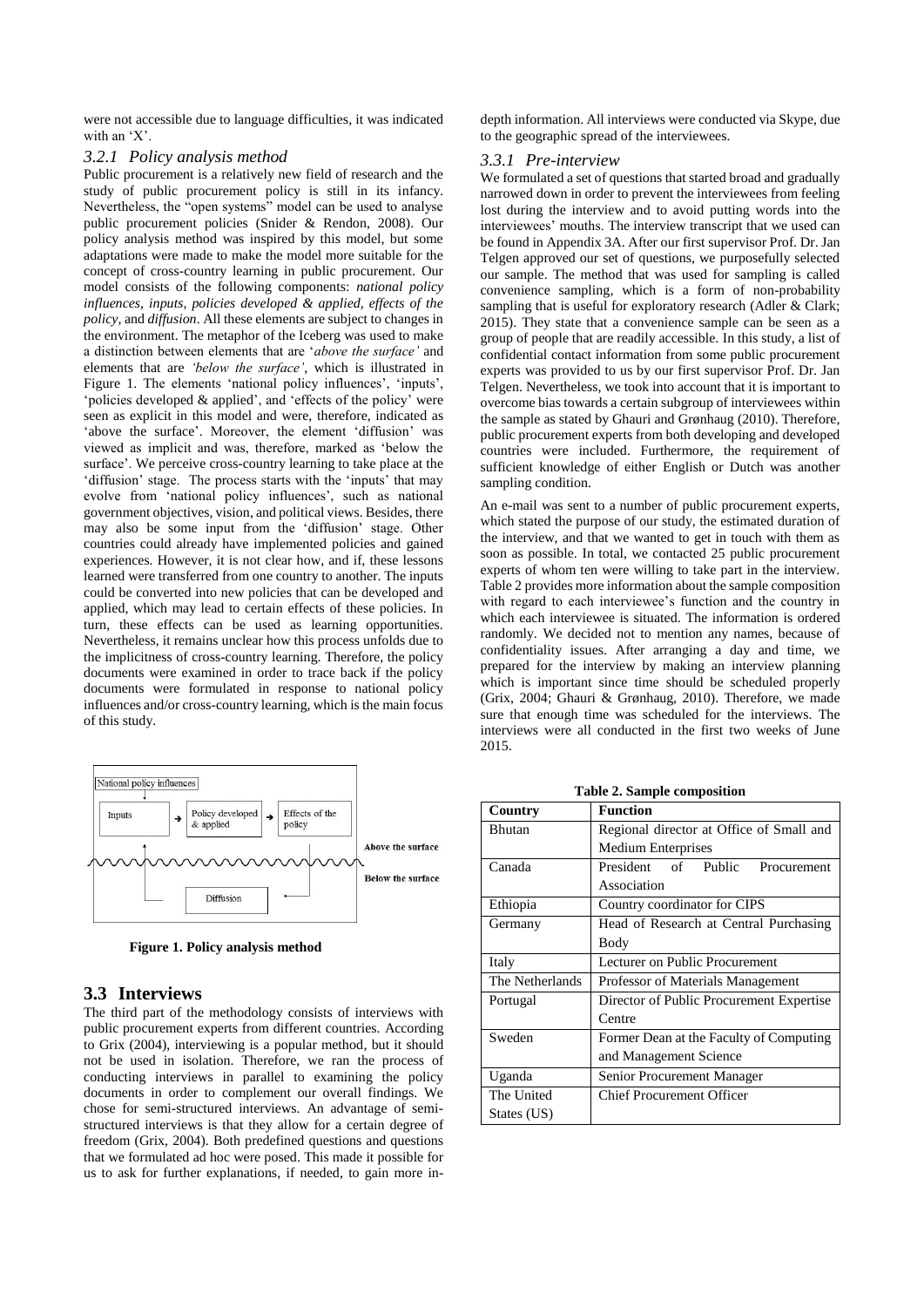#### *3.3.2 The interview*

Before asking the questions, we first introduced ourselves. We shortly introduced the content of our research and we promised to keep the answers anonymously and confidentially. Besides, we asked our interviewees if they agreed upon recording the interview. In case of agreement, the Skype interview was recorded by means of Camtasia, which is a computer programme that enables the recording of a screen. All interviews were conducted in English, except for one interview that was conducted in Dutch. During the interview, we kept track of the time and we made notes as a backup in case the recording technology would break down. Keeping track of time is important, because it must be ensured that all questions are answered within a specified time period (Ghauri & Grønhaug, 2010). If necessary, we asked the interviewees to give some further explanations about a certain matter in order to gain more in-depth information. At the end of the interview, we asked the interviewees if they had some questions and/or remarks for us with regard to issues that we might had overlooked. Finally, we thanked our interviewees for their willingness and time to cooperate in this interview.

#### *3.3.3 Post-interview*

After the interview was conducted, we listened to the recordings and wrote the interview transcript immediately when the interviews were still fresh in our minds. This is also a recommendation from Grix (2004). *The interviewee transcripts are available upon request.* After a few interviews, we figured out that it would be wise to ask our interviewees if there were any public procurement policies on sustainability in their country and whether these policies were published on their national government website. This way, we could complement our own policy document search with the information gathered through the interviews.

When analysing the interviews, the focus was on analysing to what extent cross-country learning exists and to indicate whether there are lessons learned from one country to another. The analysis will be executed independently from each other in order to enhance the validity of the research.

All in all, this threefold methodology aims to get more insight into the concept of cross-country learning in order to answer the research questions of this study. The next session will discuss our findings and results before we discuss the results and draw a conclusion.

#### **4. FINDINGS & RESULTS**

The findings and results of this study are categorised into the following three parts: (1) scientific literature, (2) policy documents and (3) interviews.

#### **4.1 Scientific literature**

After an extensive review of the scientific literature in public procurement on sustainability, only nine peer-reviewed articles were found (Bolton, 2008; Geng & Doberstein, 2008, Nissinen, Parikka-Alhola & Rita, 2009; Walker & Brammer, 2009; Brammer & Walker, 2011; Fet, Michelsen & de Boer, 2011; Steurer, Martinuzzi & Margula, 2012; Akenroye, Oyegoke & Eyo, 2013; Amann, Roehrich, Eßig & Harland, 2014). This relatively scarce amount of scientific literature was also recognised by Brammer and Walker (2011). They state that their paper is the first overview of how government bodies around the world are implementing SPP. The nine peer-reviewed articles include both single-country studies and multi-country studies, which focus on both developed and less developed countries. Nevertheless, the multi-country studies were more comparative in nature and none of the articles could explicitly indicate that

cross-country learning in public procurement on sustainability takes place.

#### *4.1.1 The European Union*

In Europe, Amann et al. (2014) studied the current state of SPP across the member states of the European Union and it was found that the majority of Europe has developed a national action plan for incorporating sustainability into public procurement. The 'Green-7' countries (which are Austria, Denmark, Finland, Germany, the Netherlands, Sweden, and the UK) can be considered as frontrunners with respect to SPP (Amann et al., 2014). For instance, the UK openly expressed its goal to be amongst the leaders on SPP (Walker & Brammer, 2009). Moreover, Steurer et al. (2012) state that the UK has one of the most comprehensive strategic frameworks on SPP in place. These countries could 'lead by example' and share best practices to stimulate the uptake of SPP policies around the world. Besides these frontrunners, national governments in Western Europe, especially in Anglo-Saxon and Scandinavian countries, are believed to be more active in supporting SPP than countries in Eastern Europe (Steurer et al., 2012). This is illustrated by the fact that there are three studies (Nissinen et al., 2009; Walker & Brammer, 2009; Fet et al., 2011) out of the retrieved articles that focus on an Anglo-Saxon (UK) or a Nordic country (Denmark, Norway, Sweden, and Finland). Nevertheless, none of these studies explicitly mention anything about learning from one another. Thus, the lessons learned remain at the least implicit. For instance, Nissinen et al. (2009) researched the uptake of environmental criteria in Denmark, Finland, and Sweden. Denmark was already considered to be quite advanced in using environmental criteria, but Finland and Sweden were lagging behind until the inclusion of environmental criteria increased in 2005. The progress of Finland and Sweden could be influenced by the fact that Finland and Sweden learned from Denmark or other advanced countries, but this is only an assumption and it remains rather implicit what has really caused this progress. Besides, further progress is not guaranteed. Fet et al. (2011) argue that the original goals in Norway have not been achieved and that there is still a gap between the requirements that their GPP policy prescribes and actual practice.

#### *4.1.2 The spread of GPP and SPP on a global scale*

Despite the growing number of countries that have adopted GPP policies, GPP in Africa is still in its infancy (Akenroye et al., 2013). According to Akenroye et al. (2013), African countries do not only lack the institutional and legal framework to implement GPP policies, but also the political commitment. The study focuses on Nigeria and states that Nigeria can learn from the experiences of other countries with regard to implementing GPP (Akenroye et al., 2013). Unfortunately, the article does not state from which countries can be learned and it does not state what can be learned either. Another country that is still in the early stages of promoting GPP policies is China. This can be attributed to the lack of guidelines and lower environmental awareness (Geng & Doberstein, 2008). Nevertheless, Geng and Doberstein (2008) argue that an expansion of GPP is expected over time due to combined efforts of the state, industry, and scholars. Bundling strengths could be an important tool for cross-country learning opportunities, because it brings together both practitioners and academics.

In conclusion, it seems that the current scientific literature does not explicitly state that cross-country learning takes place. Despite the awareness for SPP and GPP, there was no hard evidence for cross-country learning. Therefore, the lessons learned remain rather implicit. Nevertheless, this does not mean that cross-country learning does not occur at all since the scientific literature does not state that it does not happen either.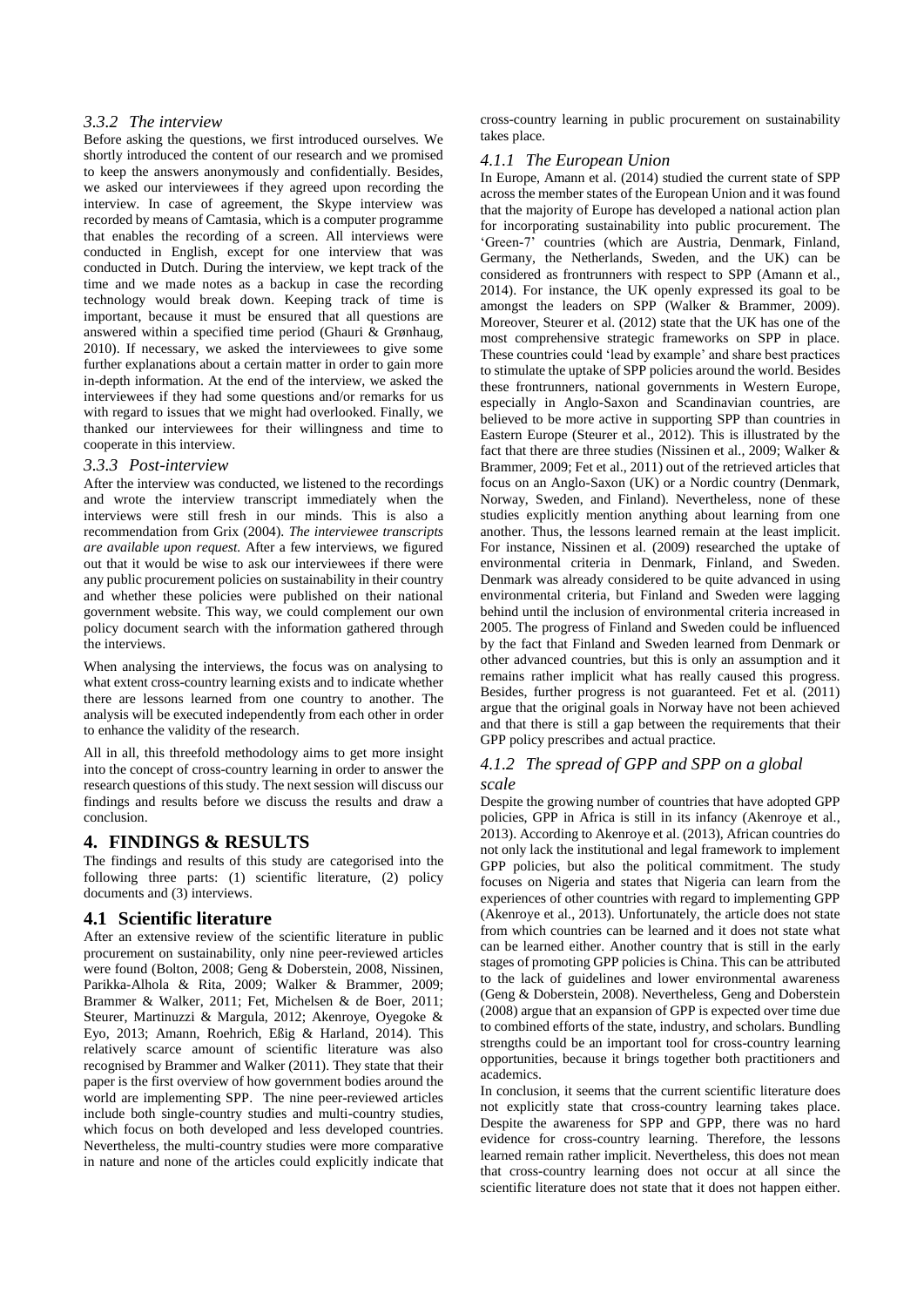It merely illustrates that it might be questionable whether crosscountry learning in public procurement on sustainability is really a research topic that is in the interest of academics or whether it is more of a policy-theme. Hence, we aim to complement this literature review by examining policy documents and by interviewing some public procurement experts from a variety of countries.

#### **4.2 Policy documents**

Our policy analysis method was used to examine policy documents in order to trace back if these policies were formulated as a response to national policy influences and/or cross-country learning, which is the main focus of our study.

# *4.2.1 Public procurement legislation and policy*

#### *initiatives on sustainability*

None of the developing countries have policies for public procurement on sustainability at the moment. However, their public procurement laws do not rule out the possibility to take environmental and/or sustainable aspects into account during the procurement process. It may also be the case that national governments in these developing countries will put sustainability higher on the public procurement policy-making agenda in the future. For instance, Bhutan is already working on a project that is called GPP Bhutan. This project was launched in 2014, but we could not find any indications that they learn from other countries in the field of GPP and SPP. In Europe, there is more room for policy initiatives and the EU seems to become increasingly active in coordinating countries' public procurement policies on sustainability. Most of these sustainability initiatives and programs are voluntary in nature. For example, the Netherlands has set up an expertise centre called PIANOo. The minimum environmental requirements that a supplier should meet can be found on the website of PIANOo. Although there are more policy initiatives observable that set environmental criteria per product category, it is not clear whether countries have learned from or were inspired by each other. These initiatives are often part of a broader GPP or SPP plan. Sweden and Canada, for instance, also have an online toolkit, which not only includes the environmental requirements but also some guidelines on how to implement environmental and/or sustainable practices into public procurement. In the US, the Federal Acquisition Rules (FARs) stipulate that federal agencies are expected to purchase environmental products and services, whereas Europe tends to make more use of 'soft' policy instruments than 'hard' policy instruments in promoting public procurement on sustainability. All in all, we did not find any evidence of cross-country learning at all. Hence, it is either not used at all or it is not considered worthwhile or appropriate to mention. This does not mean that cross-country learning does not exist at the policy-making level, but it could illustrate that the lessons learned from one country to another remain at the least implicit. Nevertheless, it might be the case that not all policy documents were found on public procurement on sustainability due to the fact that only national government websites that were in English were examined. For

example, the German policy initiative on SPP *('nachhaltige Beschaffung'*) could not be examined because of the fact that the website was not available in English. In order to gain more complementary insights, some interviews were conducted with public procurement experts to find out whether they think that cross-country learning exists and to ask if they could provide hard evidence of lessons learned.

#### **4.3 Interviews**

After conducting interviews with ten public procurement experts from different countries including both developing and developed countries, it appeared that the findings could be classified into three categories of countries.

#### *4.3.1 Familiarity with cross-country learning in public procurement*

This first section investigates to what extent countries are involved in cross-country learning in the field of public procurement and to investigate whether there are lessons learned from one country to another. The three categories of countries that we distinguished are presented in Figure 2. The *first category* consists of countries that think that cross-country learning exists and were able to give specific examples of lessons learned from one country to another. The *second category* of countries thinks that cross-country learning exists, but they were not able to give such examples. The *third category* is comprised of countries that think that cross-country learning does not take place.



**Figure 2. Categorisation of cross-country learning**

The first category consists of only *developing countries,* which is quite remarkable. These countries indicated during the interviews that the World Bank is seen as the cornerstone for establishing procurement rules and regulations. For other initiatives, such as e-procurement, they look at both developed and developing countries. This could be explained by the fact that one interviewee indicated that developing countries are active in designing policies, but not in implementing these policies. Therefore, they might be more eager to learn from other countries.

The second category consists of mainly European countries with the exception of Canada. This is not really surprising, because the interviewee from Canada mentioned that its political system is quite similar to that of European countries. It was stated that the European Commission (EC) finances many cross-country initiatives. Besides, countries within Europe have their own national procurement legislation under the umbrella of the European Directives. The policy initiatives may, therefore, not always suit their national contexts which could constrain crosscountry learning to some extent.

The third category consists of Germany and the US. The interviewees from these countries mentioned that there are many units of governments, which may limit cross-coordination. Therefore, cross-country learning is to some extent restricted at both the national and the international level.

The other way around, a similar pattern could be observed for the question whether countries were familiar with countries that learned from them. There are only two exceptions. The first exception is Bhutan, which does not think that countries learned from them since their public procurement system is relatively new. The other exceptions are Portugal and Italy, which do have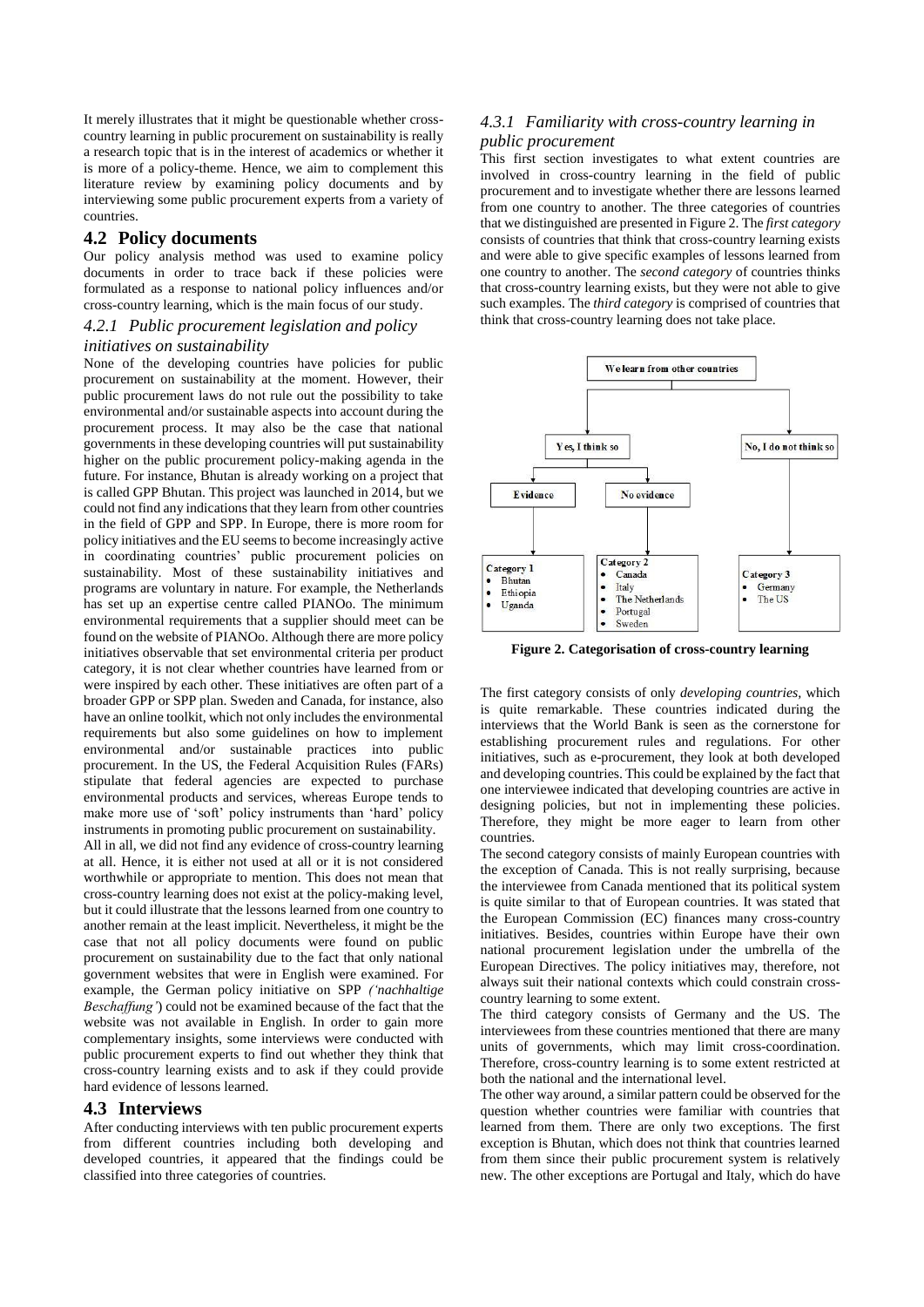evidence for countries that learned from them. For instance, Portugal already made the use of e-procurement mandatory a couple of years ago, which will now gradually become mandatory in the EU.

#### *4.3.2 Familiarity with cross-country learning on sustainability*

All *developing countries* noticeably indicated that they are likely to learn from others when designing SPP policies. These countries and the US mainly learn from the EU about GPP. All other developed countries, however, do not think that they learn from each other or do not have evidence to prove that. This might be due to the fact that they have their own programs or initiatives tailored to their own country's requirements.

The other way around, it was quite surprising that all countries did not know or could not really confirm whether other countries learned from them, except for Uganda. For instance, it was mentioned by Bhutan that they do not think that others learn from them since they are still working on a plan to introduce GPP. Uganda, however, does think that other countries learn from them, because they were one of the first countries to introduce preference and reservation schemes in which Rwanda, Tanzania and Malawi were also interested.

#### *4.3.3 Cross-country learning opportunities*

All countries indicated that they were open to learn more from each other. The majority stated that network activities such as congresses, conferences, and workshops are important in order to exchange experiences and knowledge. Moreover, one of the interviewees stated that sharing practices might be even more useful than policies, because policies are effectuated at the practice level. Therefore, it is important to look at cross-country learning from different angles. The US stated that it is important to look from policy maker to policy maker as well as from practitioner to practitioner.

In conclusion, cross-country learning seems to take place more in developing countries than in developed countries. This may be explained by the fact that they are willing to learn since they want to catch up on good public procurement practices with the rest of the world. Developed countries, however, could not really indicate whether they learned from others when designing public procurement policies and vice versa. On the 'learning' side, countries often perceived cross-country learning to take place, but they could not provide hard evidence. In other words, they could not give specific examples of what and from whom they learned. Therefore, it may be the case that cross-country learning takes more the form of learning in an incidental manner, if it occurs at all. It could also indicate that the interviewees believe cross-country learning to exist, because it seems logical, but it does not take place in practice. As a consequence, a lot of knowledge may stay rather implicit. As additional evidence on the teaching side, we did not find any hard evidence of other countries that have learned from them.

#### **5. DISCUSSION**

The goal of this exploratory study was to investigate to what extent cross-country learning exists and to examine if there are lessons learned on public procurement on sustainability from one country to another. A threefold methodology was used that consisted of (1) an extensive review of scientific literature complemented by (2) thorough examination of policy documents, and (3) interviews with some leading public procurement experts.

First of all, no hard evidence on cross-country learning in public procurement on sustainability could be found in the scarce scientific literature, which could serve as a first indicator of little cross-country learning. Our review of scientific literature was complemented with a policy document search and interviews

with ten public procurement experts from both developing and developed countries.

Again, we did not find hard evidence for cross-country learning during our policy document search. The implicitness of crosscountry learning was also discussed by means of our policy analysis method, which was inspired by the "open systems". In our model, only the elements 'above the surface' are visible. Hence, policy documents were examined in order to trace back if the policy documents were formulated in response to national policy influences and/or cross-country learning, which is the main focus of this study. Nevertheless, the fact that there was no hard evidence found for cross-country learning at the policymaking level does not mean that cross-country learning does not exist, but it could illustrate that the lessons learned from one country to another remain at the least implicit.

A striking result from the interviews was that developing countries indicated that they learn from other countries and that they could also provide evidence for that. Conversely, most developed countries pointed out that they think that crosscountry learning takes place, but this could not be confirmed with specific examples. The fact that these countries were not able to provide evidence could indicate that cross-country learning takes place in a more incidental manner that remains largely implicit. It could also imply that they assume cross-country learning to take place, because it seems straightforward, but it does not happen in reality. Besides, most countries could not really tell whether they think that other countries have copied their policies. This might illustrate that countries do not know the difference between 'learning' and 'teaching' in terms of transferring lessons from one country to another. Coming back to our proposed model, countries could take into account these lessons learned as an input to their policy-making in such a way that there is no need to reinvent the wheel.

#### **6. CONCLUSION**

All in all, in this study the concept of cross-country learning was investigated by means of two research questions:

- To what extent does cross-country learning exist?
- What are the lessons learned from one country to another?

Our analysis shows that no hard evidence was found for crosscountry learning in scientific literature, policy documents, or interviews. The lessons learned remain largely implicit and this shows that countries either do not learn a lot from each other or it is not considered appropriate or worthwhile to mention.

This exploratory study has a number of limitations. The first one is that this study only focused on the environmental aspect of SPP policy. Hence, it would be recommended that future research on SPP policies also investigates cross-country learning from a social aspect. Despite the fact that our sample composition was quite international, we do not have evidence from all continents and not all continents are as well represented as, for instance, Europe in this sample. Our sample distribution is skewed further, because we only examined policy documents that were available in English and conducted interviews with public procurement experts who could speak English. Moreover, the public procurement experts voluntarily engaged in our interviews which might imply that they already have some kind of interest or are more engaged in cross-country learning than others. Lastly, this study focuses on the country level, but it could also be interesting to analyse the concept of cross-learning among lower governments and among different public sectors. Despite the number of limitations, the analysis of cross-learning among different government levels could be a relevant contribution to the understanding of what kinds of cross-learning opportunities exist in the public sector.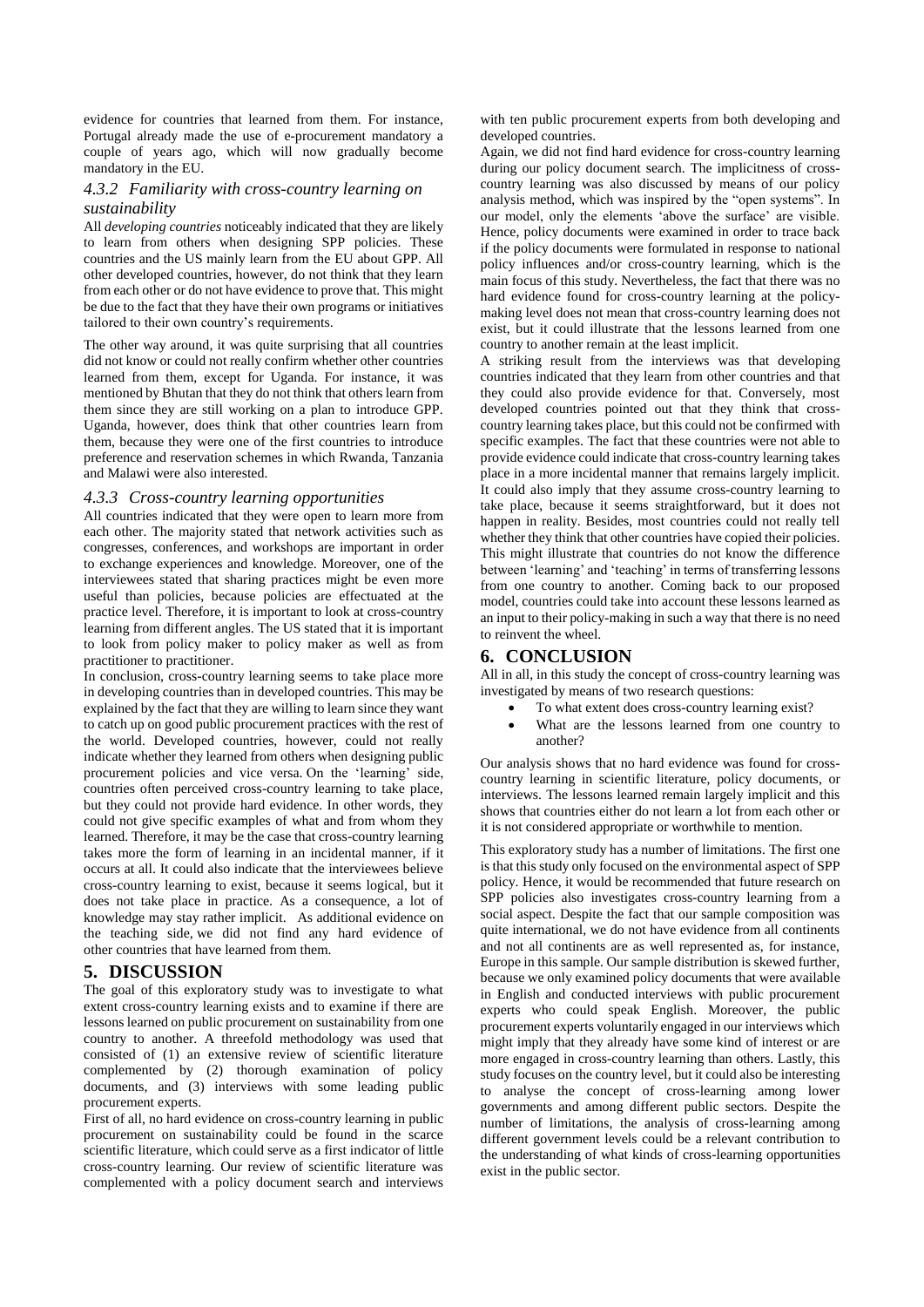## **7. ACKNOWLEDGEMENTS**

First of all, my gratitude goes out to my first supervisor Prof. Dr. Jan Telgen for his enhancing guidance and constructive feedback, which helped me to get the most out of myself. I would also like to thank Shirin Senden with whom I worked together on this inspiring project. Furthermore, special thanks go to the interviewees who were willing to participate in this study and provided me with valuable insights. Last but not least, I would like to thank my parents and friends for always supporting me.

#### **8. REFERENCES**

- 1. Adler, E., & Clark, R. (2015). *An invitation to social research: How it's done* (5th ed.). Stamford, CO: Cengage Learning.
- 2. Akenroye, T., Oyegoke, A., & Eyo, A. (2013). Development of a framework for the implementation of green public procurement in Nigeria. *International Journal of Procurement Management*, *6*(1), 1-23.
- 3. Amann, M., Roehrich, J., Eßig, M., & Harland, C. (2014). Driving sustainable supply chain management in the public sector: The importance of public procurement in the European Union. *Supply Chain Management: An International Journal*, *19*(3), 351- 366.
- 4. Bolton, P. (2008). Protecting the environment through public procurement: The case of South Africa. *Natural Resources Forum*, *32*, 1-10.
- 5. Brammer, S., & Walker, H. (2011). Sustainable procurement in the public sector: an international comparative study. *International Journal of Operations & Production Management*, *31*(4), 452- 476.
- 6. European Commission. (2011). *Buying green - A handbook on green public procurement*.
- 7. European Parliament. (2010). *The impact of the Lisbon treaty in the field of public procurement*.
- 8. Fet, A., Michelsen, O., & De Boer, L. (2011). Green public procurement in practice - The case of Norway. *Society and Economy*, *33*(1), 183-198.
- 9. Geng, Y., & Doberstein, B. (2008). Greening government procurement in developing countries: Building capacity in China. *Journal of Environmental Management*, *88*(4), 932-938.
- 10. Ghauri, P., & Grønhaug, K. (2010). *Research methods in business studies: A practical guide* (4th ed.). New York: Prentice Hall.
- 11. Grix, J. (2004). *The foundations of research*. Basingstoke: Palgrave Macmillan.
- 12. ICLEI. (2007). *The Procura+ Manual - A guide to cost-effective sustainable public procurement*.
- 13. Kable, A., Pich, J., & Maslin-Prothero, S. (2012). A structured approach to documenting a search strategy for publication: A 12 step guideline for authors. *Nurse Education Today*, *32*, 878-886.
- 14. Knight, L., Caldwell, N., Harland, C., & Telgen, J. (2003). *Government reform and public procurement. Academic report of the first workshop*.
- 15. Nissinen, A., Parikka-Alhola, K., & Rita, H. (2009). Environmental criteria in the public purchases above the EU threshold values by three Nordic countries: 2003 and 2005. *Ecological Economics*, *68*(6), 1838- 1849.
- 16. Snider, K., & Rendon, R. (2008). Public procurement policy: Implications for theory and practice. *Journal of Public Procurement*, *8*(3), 310-333.
- 17. Solomon, D. (2007). The role of peer review scholarly journals in the information age. *The Journal of Electronic Publishing*, *10*(1).
- 18. Steurer, R. (2012). Public policies on CSR in Europe: Themes, Instruments, and Regional Differences. *Corporate Social Responsibility & Environmental Management*, *19*, 206-227. doi:10.1007/s11077-009- 9084-4
- 19. Sustainable Procurement Task Force. (2006). *Procuring the future - Sustainable procurement national action plan*.
- 20. UNEP. (2013). *Sustainable public procurement: A global view*.
- 21. United Nations. (2008). *Public procurement as a tool for promoting more sustainable consumption and production patterns*.
- 22. Walker, H., & Brammer, S. (2009). Sustainable procurement in the United Kingdom public sector. *Supply Chain Management: An International Journal*, *14*(2), 128-137.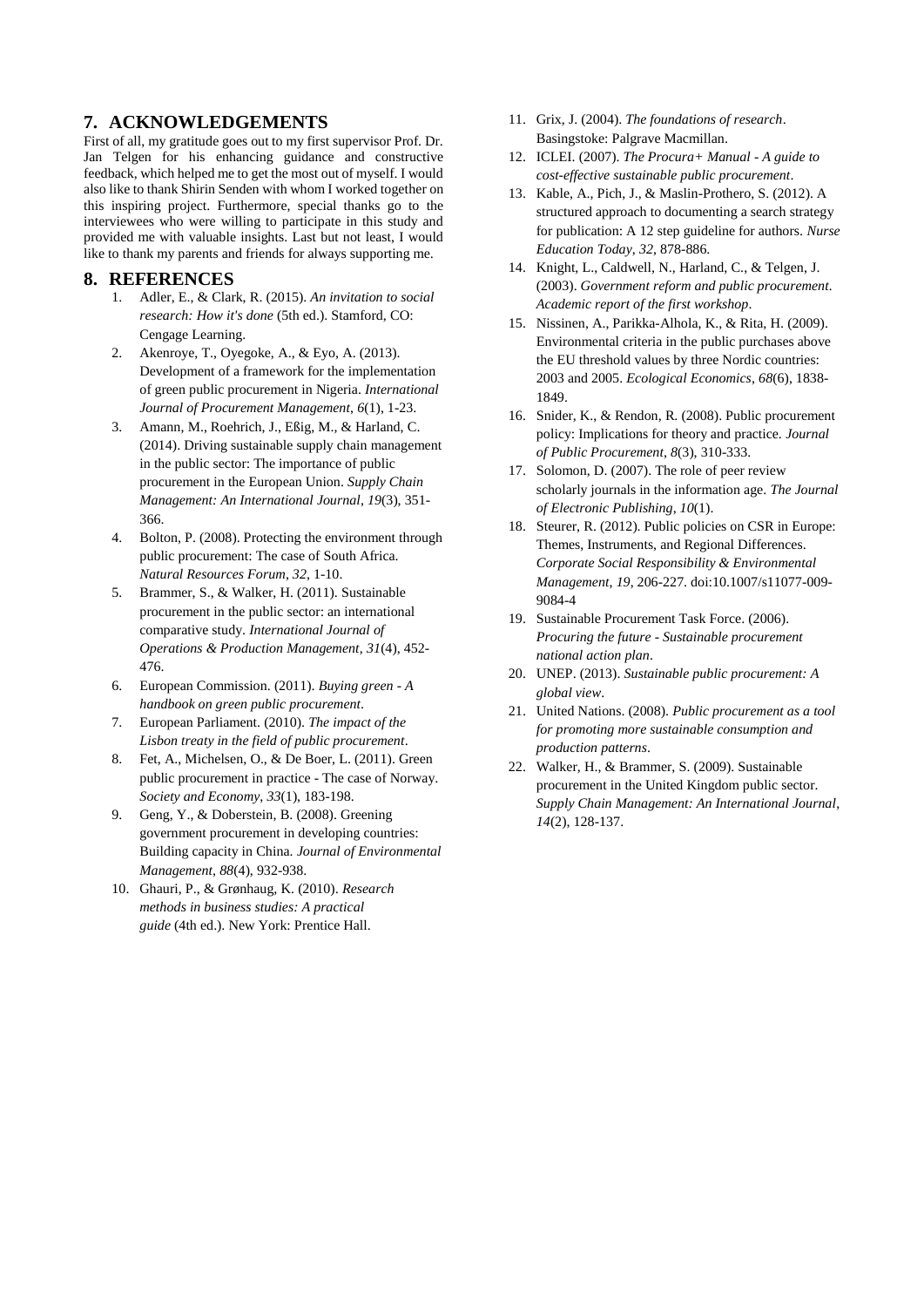# **9. APPENDICES**

#### **Appendix 1A: Search process in Scopus**

| <b>Step</b>                                                                                                                                                                 | <b>Date</b> | <b>Query</b>                                                                                                                                                                                                                                                                                                                   | <b>Results</b> |
|-----------------------------------------------------------------------------------------------------------------------------------------------------------------------------|-------------|--------------------------------------------------------------------------------------------------------------------------------------------------------------------------------------------------------------------------------------------------------------------------------------------------------------------------------|----------------|
| 1: Search for articles on<br>public procurement in<br>title,<br>abstract<br>and<br>keywords published in<br>the field of Social<br>Sciences & Humanities<br>since the 1990s | 19-06-2015  | TITLE-ABS-<br>KEY (public OR government AND procurement AND policy) AND DO<br>CTYPE (ar) AND SUBJAREA (mult OR arts OR busi OR deci OR eco<br>n OR psyc OR soci) AND PUBYEAR > 1989                                                                                                                                            | 804            |
| 2: Search within for<br>directed<br>articles<br>at<br>sustainability                                                                                                        | 19-06-2015  | (TITLE-ABS-<br>KEY (public OR government AND procurement AND policy) AND DO<br>CTYPE (ar) AND SUBJAREA (mult OR arts OR busi OR deci OR eco<br>n OR psyc OR soci) AND PUBYEAR > 1989) AND (sustainability O<br>R sustainable OR green OR environmental)                                                                        | 230            |
| 3: Limit to articles in<br>available<br>journals<br>in<br>English                                                                                                           | 19-06-2015  | (TITLE-ABS-<br>KEY (public OR government AND procurement AND policy) AND DO<br>CTYPE (ar) AND SUBJAREA (mult OR arts OR busi OR deci OR eco<br>n OR psyc OR soci) AND PUBYEAR > 1989) AND (sustainability O<br>R sustainable OR green OR environmental ) AND (LIMIT-<br>TO (LANGUAGE, "English") AND (LIMIT-TO (SRCTYPE, "j")) | 220            |
| 4. Select articles on title,<br>abstract<br>(and<br>global<br>overview in case of<br>doubt) based on inclusion<br>criteria and exclusion<br>criteria                        | 19-06-2015  | An overview of these articles can be found in Appendix 1B<br>$\bullet$                                                                                                                                                                                                                                                         | 9              |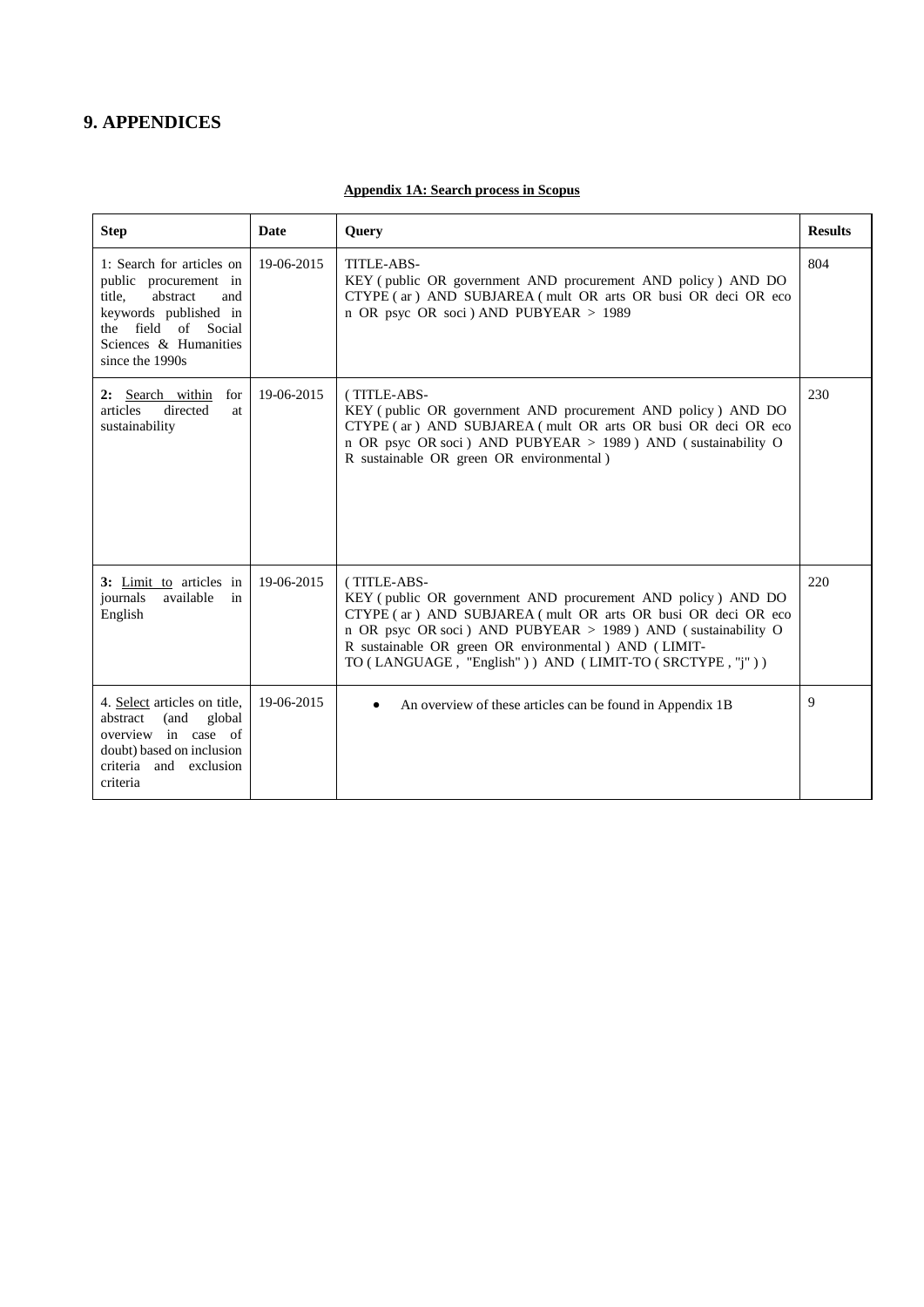# **Appendix 1B: Overview of articles**

| <b>Title</b>                                                                                                                       | Author(s)                              | Year | <b>Journal</b>                                                              |
|------------------------------------------------------------------------------------------------------------------------------------|----------------------------------------|------|-----------------------------------------------------------------------------|
| Development of a framework for the implementation of<br>green public procurement in Nigeria                                        | Akenroye,<br>Oyegoke $\&$<br>Eyo       | 2013 | International<br>Journal<br>of<br>Procurement Management 6 (1)              |
| Driving sustainable supply chain management in the<br>public sector: The importance of public procurement in<br>the European Union | Amann, Roehrich, Eßig $\&$<br>Harland  | 2014 | Supply Chain Management, 19 (3)                                             |
| Protecting the environment through public procurement:<br>The case of South Africa*                                                | Bolton                                 | 2008 | Natural Resources Forum, 32(1)                                              |
| Sustainable procurement in the public sector: An<br>international comparative study                                                | Brammer & Walker                       | 2011 | International Journal of Operations<br>and Production Management, 31<br>(4) |
| Green public procurement in practice - The case of<br>Norway                                                                       | Fet, Michelsen & de Boer               | 2011 | Society and Economy, 33 (1)                                                 |
| Greening government procurement in developing<br>countries: Building capacity in China*                                            | Geng & Doberstein                      | 2008 | Journal<br>of<br>Environmental<br>Management, 88 (4)                        |
| Environmental criteria in the public purchases above the<br>EU threshold values by three Nordic countries: 2003 and<br>2005        | Nissinen, Parikka-Alhola<br>& Rita     | 2009 | Ecological Economics, 68 (6)                                                |
| Public policies on CSR in Europe: Themes, Instruments<br>and Regional Differences                                                  | Steurer,<br>Martinuzzi<br>&<br>Margula | 2012 | Corporate Social Responsibility &<br>Environmental Management, 19           |
| Sustainable procurement in the United Kingdom public<br>sector*                                                                    | Walker & Brammer                       | 2009 | Supply Chain Management, 14 (2)                                             |

\*Found via back referencing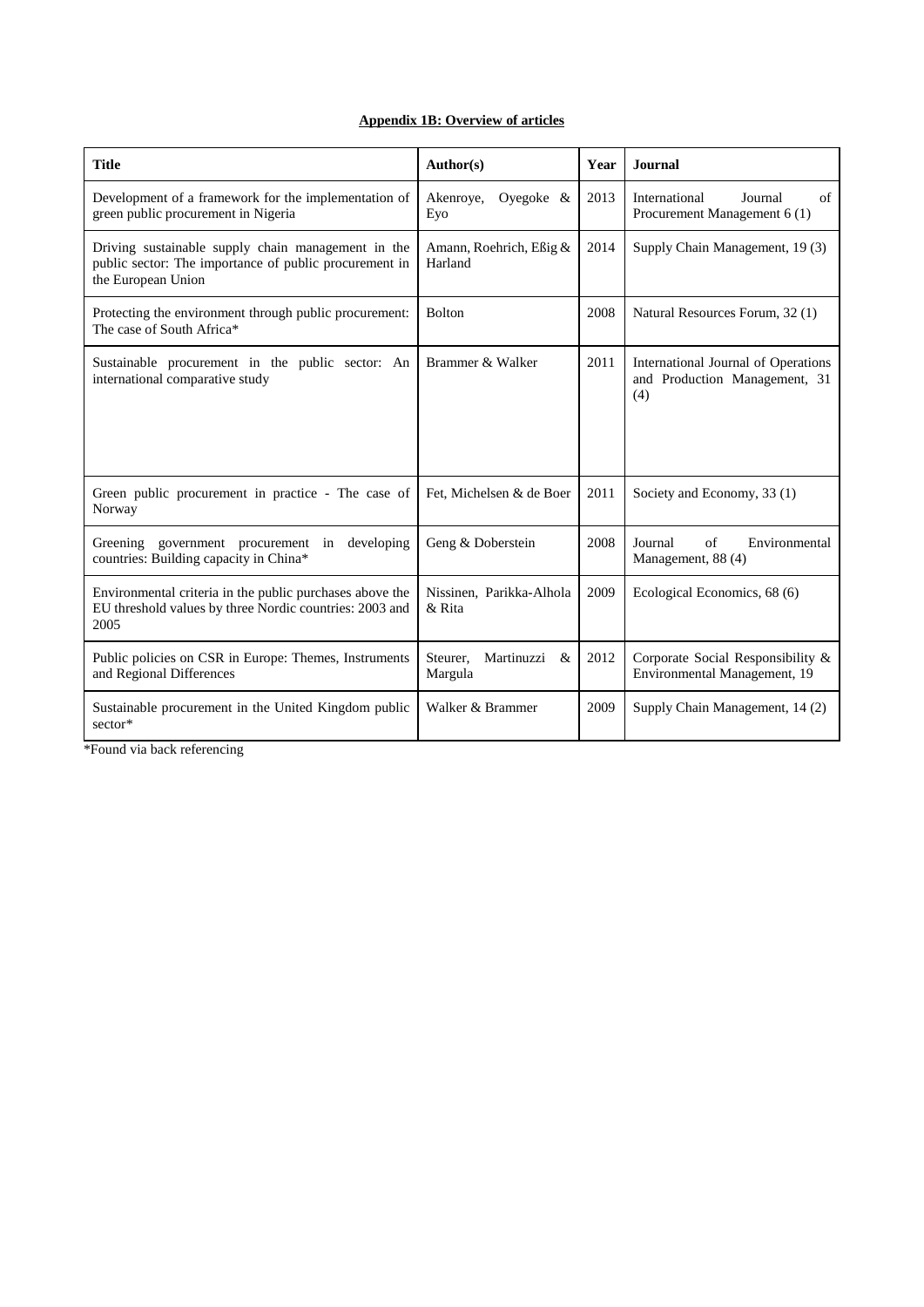| Appendix 2A: Overview of government websites and procurement association |
|--------------------------------------------------------------------------|
|--------------------------------------------------------------------------|

| Country            | <b>Government website</b>                                          | <b>Procurement association</b> |
|--------------------|--------------------------------------------------------------------|--------------------------------|
|                    |                                                                    |                                |
| <b>Bhutan</b>      | http://www.pppd.gov.bt/                                            | X                              |
| Canada             | https://buyandsell.gc.ca/                                          | http://www.scmanational.ca     |
| Ethiopia           | http://www.ppa.gov.et/                                             | X                              |
| Germany            | http://www.bmwi.de/EN/root.html                                    | http://www.bme.de/en/start/    |
| Italy              | http://www.consip.it/en/                                           | http://www.adaci.it/           |
| Netherlands, the   | http://www.rijksoverheid.nl/onderwerpen/ink<br>open-door-het-rijk/ | http://www.nevi.nl             |
| Portugal           | https://www.espap.pt/Paginas/home.aspx*                            | http://www.apcadec.org.pt      |
| Sweden             | http://www.konkurrensverket.se/en                                  | http://www.silf.se/in-english/ |
| Uganda             | http://www.ppda.go.ug                                              | http://www.ippu.or.ug          |
| United States, the | http://www.gsa.gov                                                 | http://www.nigp.org/eweb       |

\*Not accessible due to language difficulties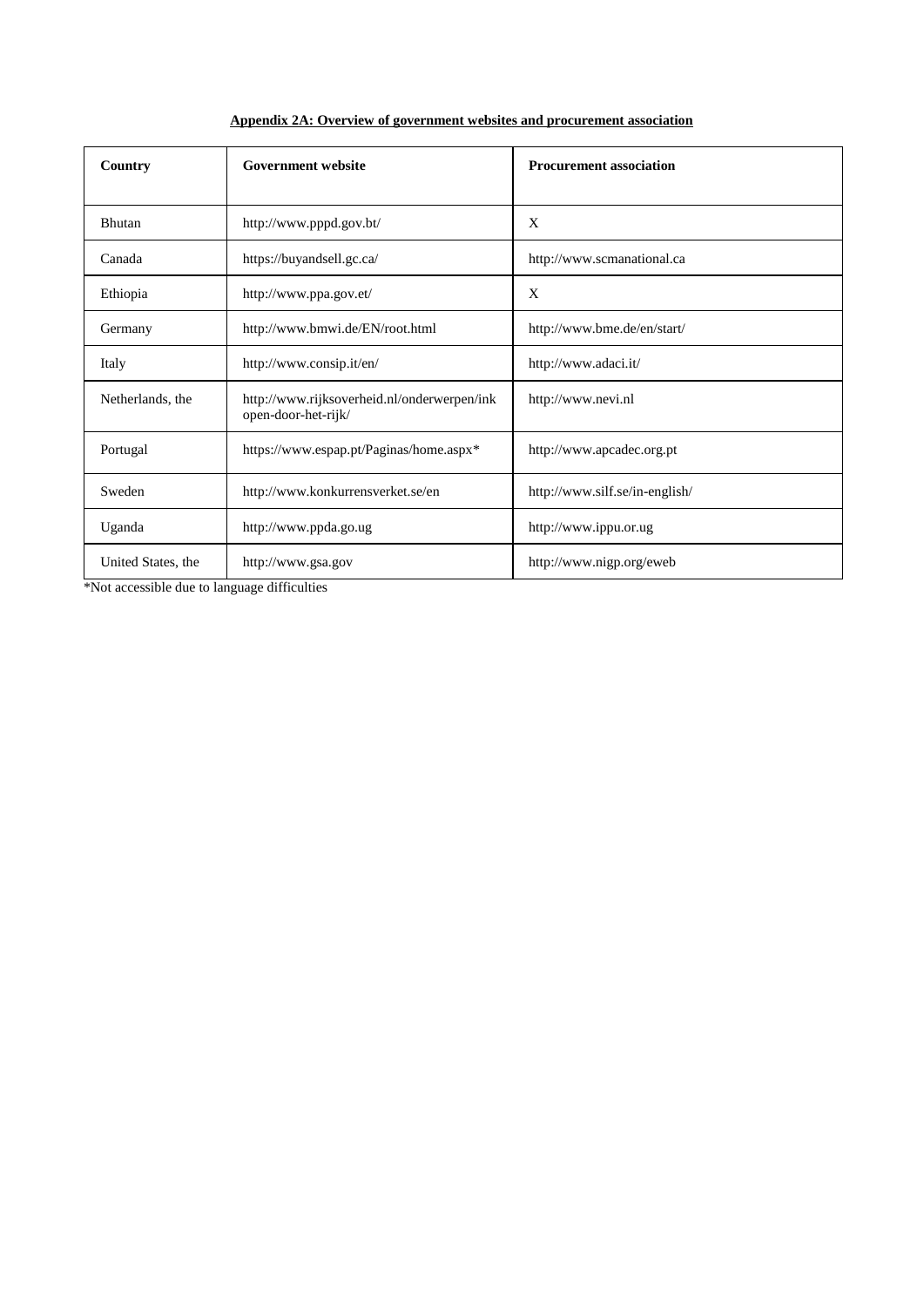| Appendix 2B: Overview of public procurement legislation and policy initiatives |  |  |  |
|--------------------------------------------------------------------------------|--|--|--|
|                                                                                |  |  |  |

| Country              | <b>Public procurement legislation</b>                                                                                                                            | <b>Policy initiatives</b>                                                                                                                             |
|----------------------|------------------------------------------------------------------------------------------------------------------------------------------------------------------|-------------------------------------------------------------------------------------------------------------------------------------------------------|
| Bhutan               | Procurement Rules and Regulations, 2009                                                                                                                          | GPP Bhutan, 2014                                                                                                                                      |
|                      | http://www.pppd.gov.bt:8888/EGP/PRR_and_Amendments/<br>Procurement%20Rules%20and%20Regulations.pdf                                                               | http://gppbhutan.bt/                                                                                                                                  |
| Canada               | Key Policies and Directives                                                                                                                                      | Green procurement                                                                                                                                     |
|                      | https://buyandsell.gc.ca/policy-and-guidelines/Policy-and-<br>Legal-Framework/Key-Policies-and-Directives                                                        | https://buyandsell.gc.ca/initiatives-and-<br>programs/green-procurement/buy-green                                                                     |
| Ethiopia             | Public Procurement Directive, 2010                                                                                                                               | X                                                                                                                                                     |
|                      | http://www.ppa.gov.et/index.php?option=com_docman&Ite<br>mid=105⟨=en                                                                                             |                                                                                                                                                       |
| Germany              | X                                                                                                                                                                | X                                                                                                                                                     |
| Italy                | X                                                                                                                                                                | X                                                                                                                                                     |
| Netherlan<br>ds, the | Aanbestedingswet, 2012                                                                                                                                           | Sustainable procurement                                                                                                                               |
|                      | http://wetten.overheid.nl/BWBR0032203/geldigheidsdatum<br>$-20 - 06 - 2015$                                                                                      | https://www.pianoo.nl/themas/maatschappelijk-<br>verantwoord-inkopen-duurzaam-<br>inkopen/productgroepen                                              |
| Portugal             | X                                                                                                                                                                | X                                                                                                                                                     |
| Sweden               | Swedish Public Procurement Act, 2007                                                                                                                             | Sustainable procurement criteria                                                                                                                      |
|                      | http://www.konkurrensverket.se/globalassets/english/publica<br>tions-and-decisions/swedish-public-procurement-act.pdf                                            | http://www.konkurrensverket.se/en/publicprocurement/<br>sustainable-public-procurement/use-sustainable-<br>criteria/sustainable-procurement-criteria/ |
| Uganda               | The Public Procurement and Disposal of Public Assets<br>(rules and methods for procurement of supplies, works and<br>non-consultancy services) Regulations, 2014 | X                                                                                                                                                     |
|                      | http://www.ppda.go.ug/index.php/acts-a-<br>regulations/cat_view/34-regulations/35-cg-regulations.html                                                            |                                                                                                                                                       |
| United<br>States,    | Federal Acquisition Regulation, 2005                                                                                                                             | http://www.gsa.gov/portal/category/27116                                                                                                              |
| the                  | https://www.acquisition.gov/sites/default/files/current/far/pd<br>f/FAR.pdf                                                                                      |                                                                                                                                                       |